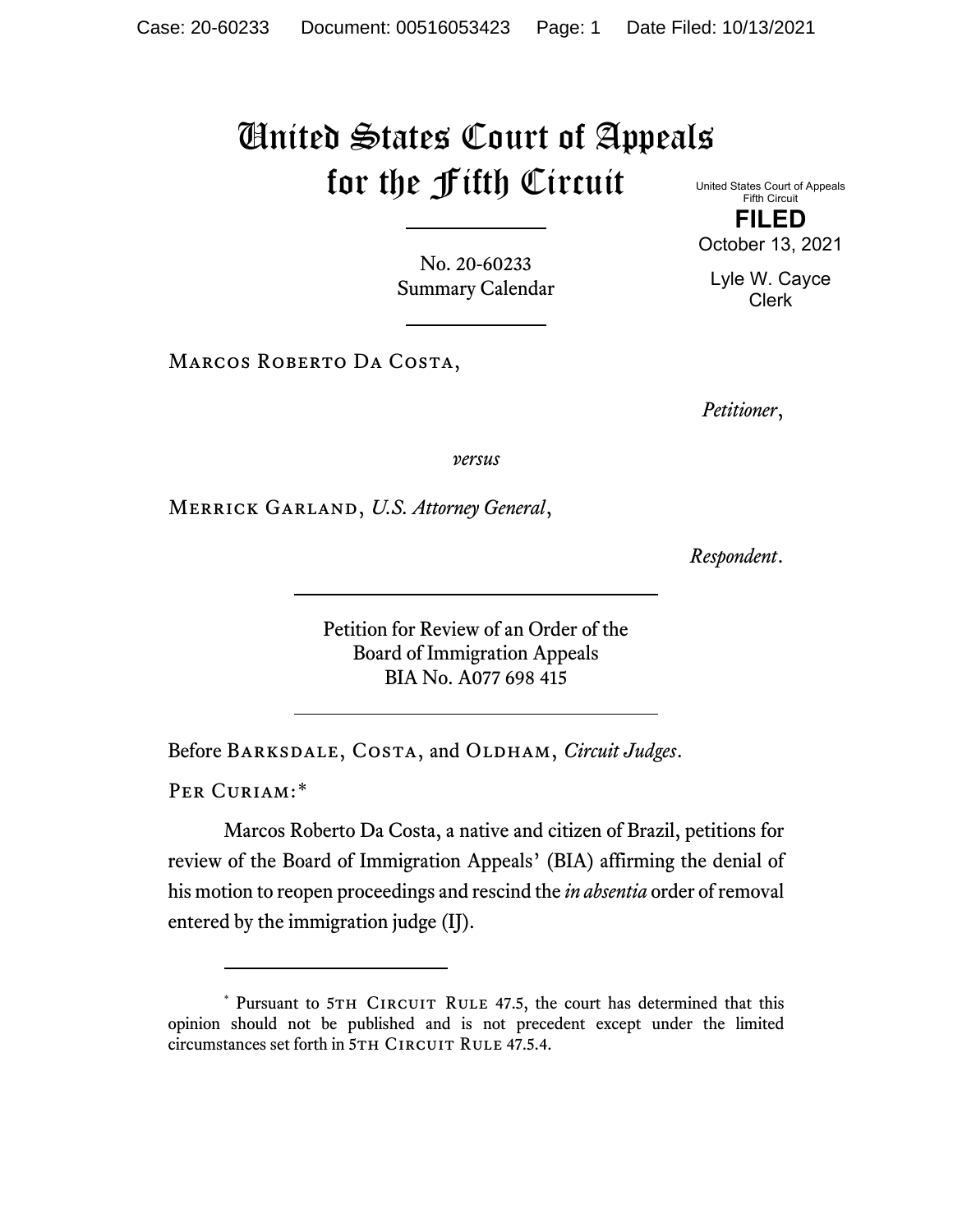## No. 20-60233

In considering the BIA's decision (and the IJ's decision, to the extent it influenced the BIA), legal conclusions are reviewed *de novo*, giving deference to the BIA's interpretation of any ambiguous immigration statutes. *See Orellano-Monson v. Holder*, 685 F.3d 511, 517–18 (5th Cir. 2012).

In March 2000, the Immigration and Naturalization Service served Da Costa with a putative notice to appear (NTA), asserting he was removable because he was present without admission or parole. The NTA directed Da Costa to appear at a removal hearing in Harlingen, Texas, date and time to be determined. In April 2000, the immigration court mailed Da Costa a notice of hearing, setting his proceedings for 9:00 a.m. on 31 May 2000. Da Costa did not appear at the hearing and was ordered removed *in absentia*.

In February 2019, Da Costa moved to reopen proceedings and to rescind the *in absentia* order of removal in the light of *Pereira v. Sessions*, 138 S. Ct. 2105 (2018). He contended he was eligible for cancellation of removal pursuant to 8 U.S.C. § 1229b(b) because: under *Pereira*, the NTA was insufficient to trigger the so-called "stop-time" rule; and, as a result, he had established more than ten years of continuous physical presence in the United States. The IJ assumed the filing deadline for the motion to reopen was equitably tolled, but denied the motion on the basis that, *inter alia*, Da Costa's continuous physical presence ended when the immigration court mailed him the notice of hearing. The BIA agreed, concluding the notice of hearing cured the defective NTA by providing the date and time of Da Costa's hearing.

Cancellation of removal is available under  $\S$  1229b(b)(1) to certain nonpermanent residents who, *inter alia*, have been continuously present in the United States for at least ten years. The period of physical presence is deemed to end when the alien is served with a proper NTA under 8 U.S.C. § 1229(a). *See* 8 U.S.C. § 1229b(d)(1)(A).